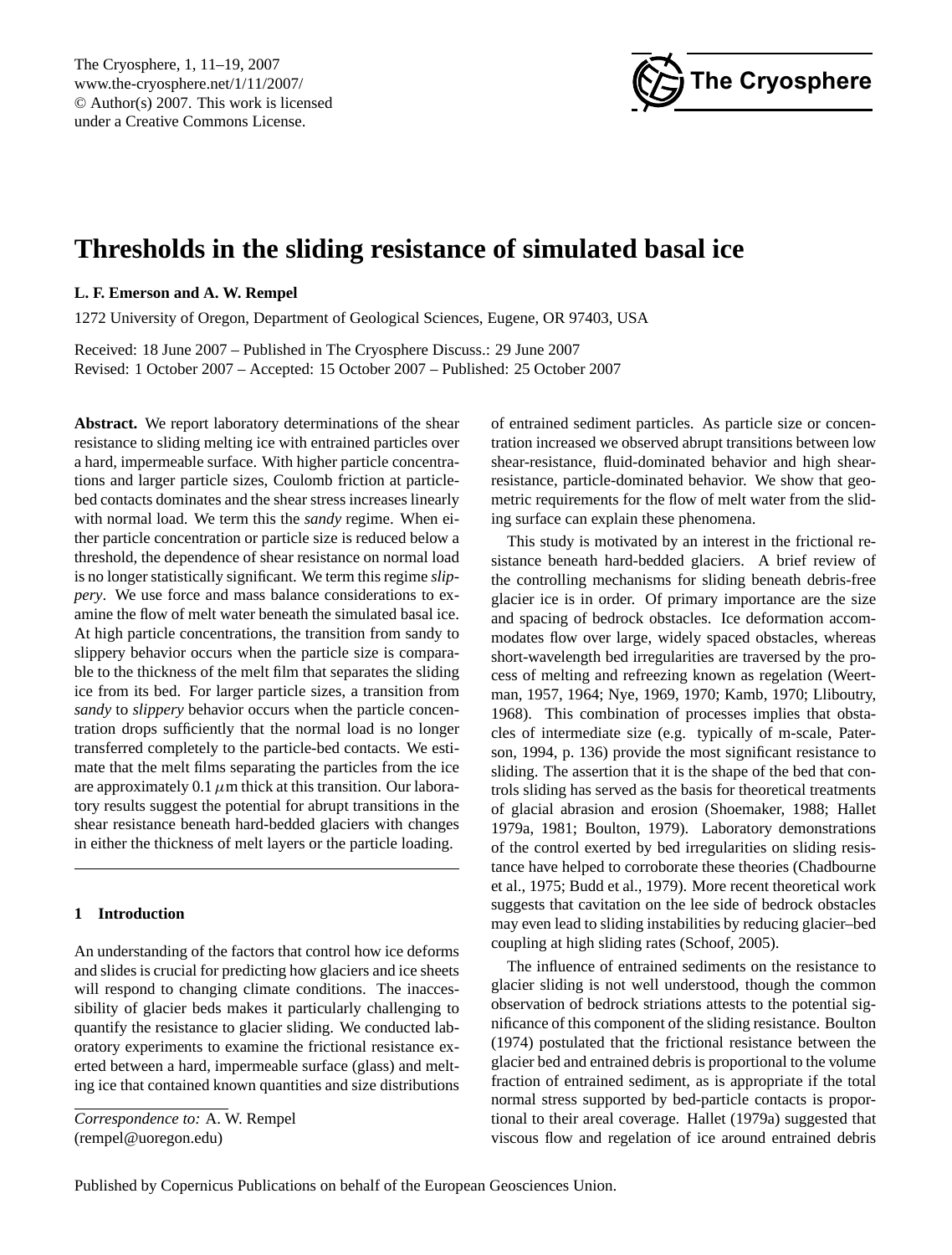| particle<br>size<br>(mm) | particle<br>concentration<br>$(wt\%)$ | regression<br>slope<br>$\mu$ | standard<br>error of<br>$\mu$ | $r^2$  | regression<br>intercept<br>(Pa) |
|--------------------------|---------------------------------------|------------------------------|-------------------------------|--------|---------------------------------|
| 0.00                     | 0                                     | $-0.0002^a$                  | 0.0005                        | 0.02   | 7.1                             |
| 0.01                     | 2.5                                   | 0.0009 <sup>a</sup>          | 0.008                         | 0.11   | 12                              |
| 0.02                     | 2.5                                   | $-0.004$                     | 0.003                         | 0.15   | 46                              |
| 0.05                     | 2.5                                   | 0.004                        | 0.01                          | 0.011  | 130                             |
| 0.10                     | 2.5                                   | $-0.001b$                    | 0.02                          | 0.0005 | 190                             |
| 0.18                     | 2.5                                   | 0.22                         | 0.04                          | 0.66   | 140                             |
| 0.34                     | 2.5                                   | 0.30                         | 0.04                          | 0.78   | $-120$                          |
| 0.75                     | 2.5                                   | 0.32                         | 0.04                          | 0.85   | $-51$                           |
| 1.5                      | 2.5                                   | 0.42                         | 0.03                          | 0.95   | $-31$                           |
| 0.34                     | 0.01                                  | $0.005^b$                    | 0.004                         | 0.16   | 31                              |
| 0.34                     | 0.05                                  | 0.002                        | 0.02                          | 0.001  | 140                             |
| 0.34                     | 0.10                                  | 0.04                         | 0.02                          | 0.26   | 140                             |
| 0.34                     | 0.25                                  | 0.03                         | 0.03                          | 0.06   | 240                             |
| 0.34                     | 0.5                                   | 0.08                         | 0.04                          | 0.23   | 220                             |
| 0.34                     | 1.0                                   | 0.24                         | 0.04                          | 0.75   | $-34$                           |
| 0.34                     | 2.5                                   | 0.30                         | 0.04                          | 0.78   | $-120$                          |
| 0.34                     | 5.0                                   | 0.23                         | 0.02                          | 0.88   | $-27$                           |
| 0.34                     | 10                                    | 0.24                         | 0.04                          | 0.76   | $-23$                           |
| 0.34                     | sandy disk                            | $0.38^{a}$                   | 0.02                          | 0.97   | $-17$                           |
|                          |                                       |                              |                               |        |                                 |

**Table 1.** Observed friction coefficients for each ice type (third column). Italicized friction coefficients indicate slopes that cannot be differentiated from zero at the 95% confidence interval. The regression intercept for these cases is close to the mean measured shear stress across the experiments. All regressions based on 15 datum points except where noted by superscript, a: 14 points; b: 12 points.

determines the effective normal stress borne by bed-particle contacts, in which case the frictional resistance should be proportional to the rate of melting and increase with the size of entrained particles. Using the subglacial access tunnel at Engabreen, Norway, Iverson et al. (2003) showed that the shear tractions imparted to the bed by sediment entrained in the overlying glacier ice can be much greater than either of these theories would predict. Cohen et al. (2005) developed a model that is consistent with the Engabreen observations, based on the hypothesis that ice deformation around entrained debris controls the effective normal stress at bed–particle contacts. Other laboratory studies have focused on the ability of sediment-laden cold ( $<-10°C$ ) ice to abrade (Mathews, 1979), and the influence of "plowing" by entrained particles on the resistance to glacier sliding over water-saturated sediments (Thomason and Iverson, 2004), but none have investigated how sediment entrained in the ice may control the resistance to sliding over hard-bedded glaciers at the pressure melting point.

These experiments explore how sliding behavior changes with variations in the size and concentration of entrained particles. In the following section we describe our experimental set-up and procedure. Next, we present our results, which demonstrate abrupt changes in sliding resistance at thresholds of particle size and particle concentration. We interpret these results using simple models based on the conservation laws and well-established concepts from lubrication theory (e.g., Batchelor, 1994, pp 219–222). We then discuss the relevance of our laboratory results to natural glacier sliding and offer a few concluding remarks.

#### **2 Experimental method**

We made 18 simulated basal "ice types" that mimic the regelation layer of Kamb and LaChapelle (1964). Eight were used to test the effect of particle size (median particle sizes: 0.01 mm, 0.02 mm, 0.05 mm, 0.10 mm, 0.18 mm, 0.34 mm, 0.75 mm, 1.5 mm; all with particle concentration 2.5 wt%), nine were used to test the effect of particle concentration (0.01 wt%, 0.05 wt%, 0.10 wt%, 0.25 wt%, 0.50 wt%, 1.0 wt%, 2.5 wt%, 5.0 wt%, and 10.0 wt%; all with median particle size 0.34 mm), and the final was a "clean ice" control with no added particles (see Table 1). The sediment was sieved Willamette River, OR, USA sand and contained subangular to sub-rounded quartz, feldspar, mica and lithic fragments. Sediment particles were evenly distributed throughout the ice volume as follows: i) crushed ice (fragments up to approximately 5 mm in size) was mixed with the chosen particles and loaded in a columnar freezing vessel (108 mm inner diameter), ii) the mixture was saturated with water and this residual liquid was frozen; iii) the simulated basal ice was removed from the freezing vessel and cut into disks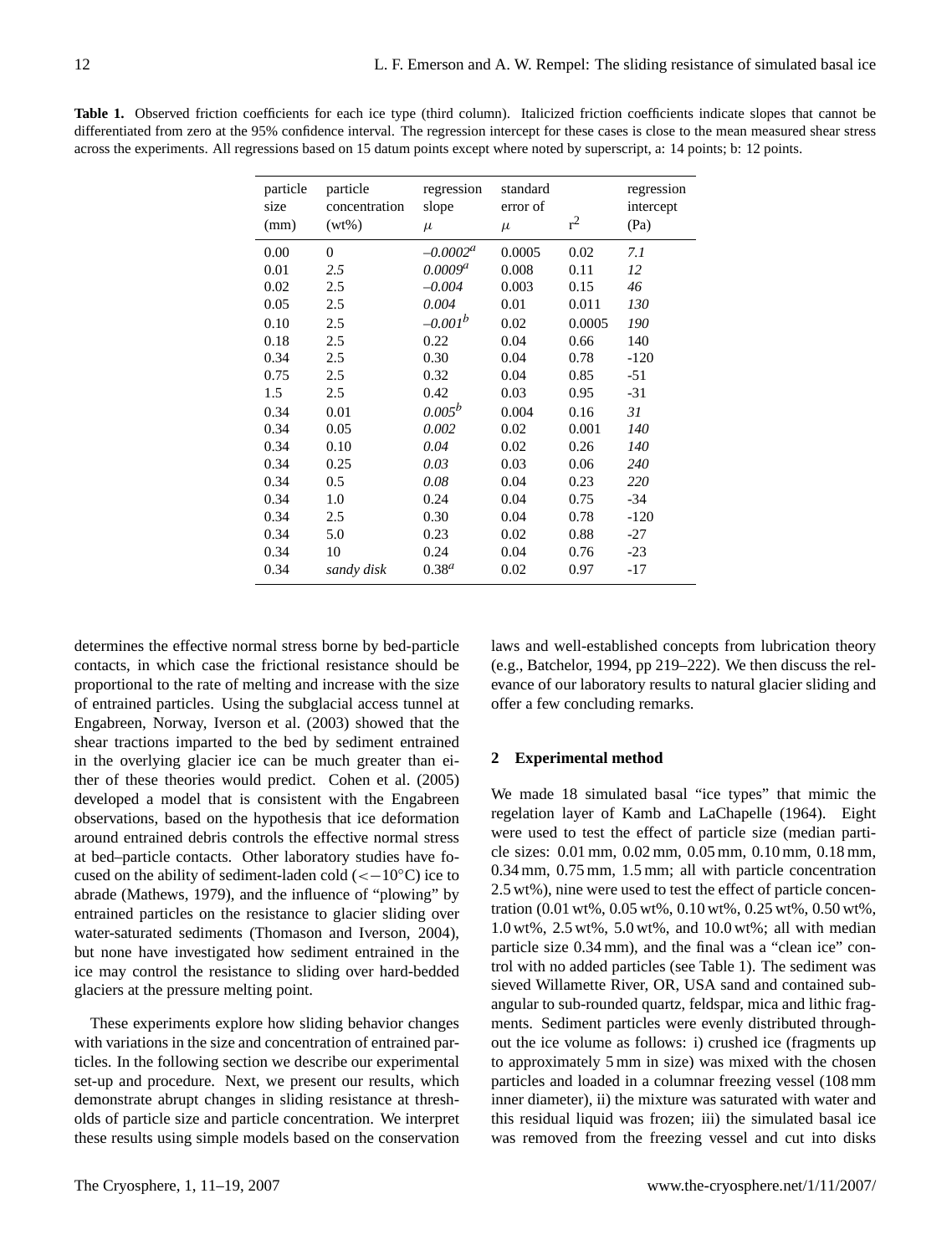

**Fig. 1. (A)** Experimental apparatus. The motor turns a threaded rod which drives the carriage. The force-gauge height is adjusted to account for small differences in ice-disk thickness. **(B)** Ice disks are placed in the ice holder (240 g) and attached to the force gauge by a doubled threaded nut. Weights are used to adjust the normal force.

 $(0.0094 \text{ m}^2 \text{ surface area})$ . In addition to the simulated basal ice, we made 5 "sandy" control disks by gluing 0.34 mm particles to foam-board.

We built an apparatus (see Fig. 1) to slide the ice over a pane of glass and measure the shear resistance. We conducted all experiments at room temperature  $(22 \pm 2^{\circ}C)$ . Ice was constantly melting and the melt-water flowed freely from beneath the ice disk. We weighed the ice when it was removed from the freezer and after the sliding experiments to determine the vertical melt rate (10  $\mu$ m/s (mean)  $\pm 3 \mu$ m/s (std. dev.)). Each disk slid in the apparatus three times: first with no additional imposed mass, second with 2.25 kg on top of the ice holder, and third with 4.5 kg. The ice holder itself has a mass of 0.24 kg. A total displacement of ∼0.3 m was traversed at a constant velocity of 8.7 mm/s. For each run, force-gauge data were collected for 40 s with a sampling frequency of 50 Hz. Each 40 s record included a short period with the ice at rest followed by approximately 35 s of sliding. The results reported here are based on 15 s sampling windows from 17–32 s of the recorded data, examples of which are shown in Fig. 2. The experimental procedure was repeated five times, each time with a new ice disk. This allowed for 15 shear force averages per ice type and control. To confirm that displacement history was not a controlling factor in our results the loading order was reversed for two sets of experiments and no behavioral change was observed. The large number of averaged independent data points ensured that the standard errors in the measured shear forces were small. We note, however, that stick-slip cycles of increasing and decreasing shear stress values were observed on sub-second time scales (Fig. 2).

# **3 Results**

For each ice type and control we plotted the shear  $(\tau)$  vs. the normal (N) stress and performed linear regressions, as shown in Fig. 3. We used the slope and its standard error to calculate



**Fig. 2.** Sample shear force data (5 point running average) for one of the ice disks with particle concentration 2.5 wt% and particle diameter 0.75 mm. The different lines correspond to measurements made with the labeled normal loads. The grey box shows the duration over which the data was averaged to calculate  $\mu$ : 750 datum points.



**Fig. 3.** Measured shear stress as a function of normal stress for two "ice types". One shows *sandy* behavior (red),  $\mu$  = 0.32, and the other *slippery* (blue),  $\mu$  = −0.004. Error bars are one standard deviation of the shear stress above and below the mean.

the significance of each regression. Our data fall into two distinct regimes (see Fig. 3 and Table 1) that we term: *sandy* and *slippery*.

Data in the sandy regime are characterized by significant regressions (at the 95% confidence level), which indicate that the measured shear stress is dependent on normal stress. The slope of the regression line is the friction coefficient  $\mu$ . All ice types with median particle diameters ≥0.18 mm and/or concentrations  $\geq 1.0$  wt%, as well as the sandy control disks were in this regime. We report the regression intercepts in Table 1 as well. In the sandy regime, intercept magnitudes are small in comparison to the mean shear stress and there is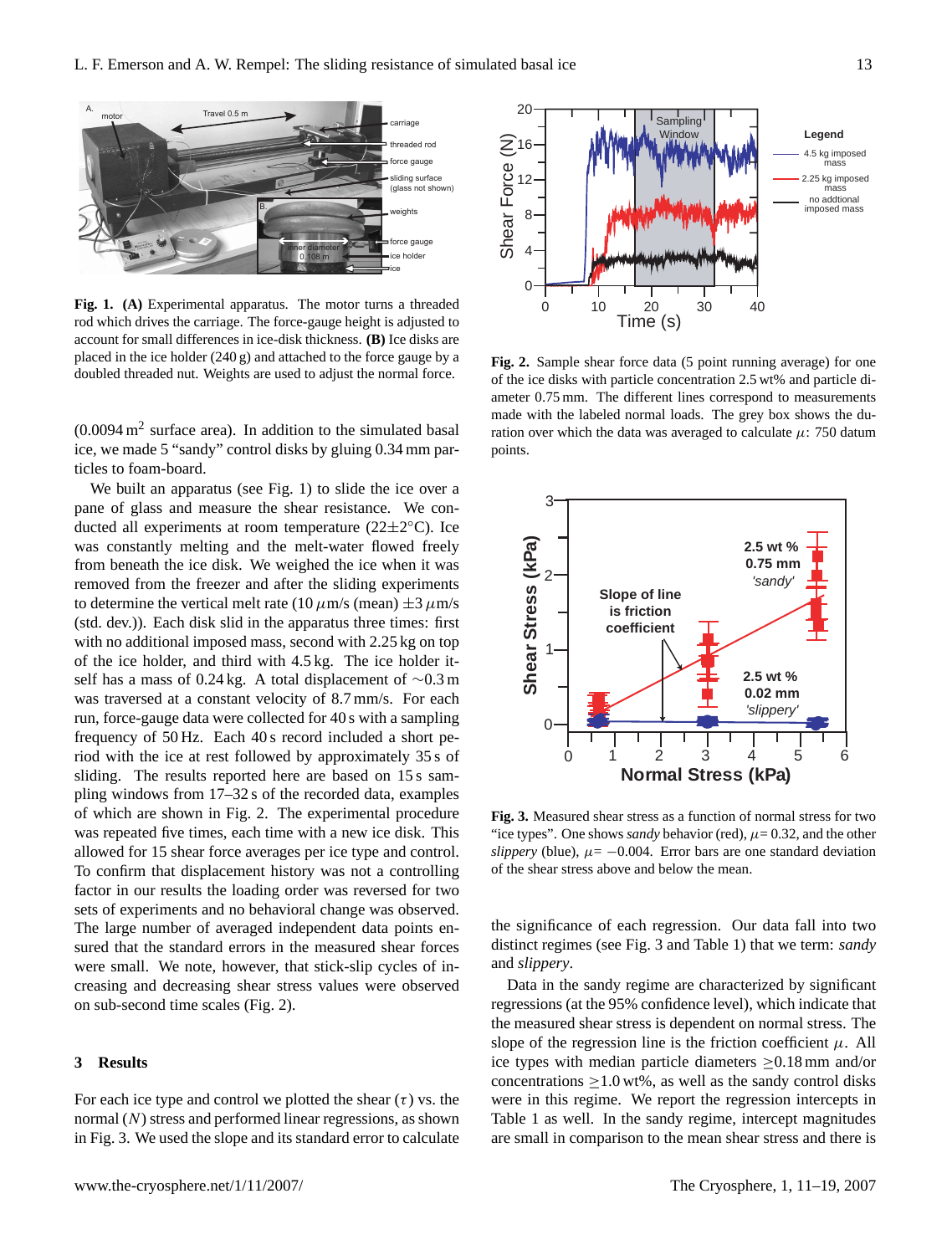

**Fig. 4.** Friction coefficient as a function of **(a)** particle diameter, and **(b)** particle concentration  $\psi$ . Solid boxes indicate  $\mu$  derived from regressions that are significant (non-zero) at the 95% confidence level, hollow boxes indicate values derived from regressions that fall below this significance threshold. Error bars are the standard error of the slope.

no significant difference in slope when regressions are forced through the origin.

The slopes of the data regressions in the slippery regime were not significantly different from zero, indicating that shear stress is independent of normal stress in these cases. This makes the calculation of a friction coefficient dubious. We do, however, for the sake of comparison display the values obtained in Fig. 4. All ice types with median particle diameters  $\leq 0.1$  mm and/or concentrations  $\leq 0.5$  wt%, as well as the debris-free ice control, were in the slippery regime (Fig. 4, Table 1). In the slippery regime, the regression intercept is close to the mean measured shear stress and can be identified with cohesive behavior. At constant particle concentration there is a clear increase in intercept with particle size. At constant particle size, the trend appears to be for higher intercept values with increased particle concentration.

As shown in Fig. 4, abrupt transitions between the slippery and sandy regime occur when either the particle size or the particle concentration crosses a threshold. While these thresholds are easy to identify and statistically significant, there is also some scatter in our experimental data (e.g., see Fig. 3). We attempted to keep experimental conditions as controlled and uniform as possible. However, inhomogeneous mixing and particle settling prior to freezing of the ice disks were probably responsible for some of this scatter. Since the ice was melting over the course of the experiments, slight differences to the sliding surface undoubtedly took place as well. Some particles that began the experiments completely encapsulated by ice were introduced to the sliding surface later as the ice melted from beneath them. Some particles that began on the sliding surface were dislodged and left behind. Based on the short duration of each sliding experiment and the measured melting rates, we infer that these changes could only have affected a small fraction of the total number of particles on the sliding surface. They may, nevertheless, have been responsible for some of the experimental scatter.

# **4 Interpretation**

The resistance to basal sliding is determined by the nature of the ice-bed contact. In our experiments, the melting ice provides a continuous supply of water to the sliding surface. The low-viscosity melt film produces very little shear resistance, as confirmed by the low shear forces recorded for the clean ice controls (see Table 1). Hence, the low effective friction coefficients  $(<0.1)$  observed in the slippery regime suggest that water at the ice base controls the sliding behavior and particle-bed contacts bear only a small fraction of the normal load. By contrast, when sediment particles entrained in the ice effectively couple to the bed, the shear resistance increases in proportion to the normal stress and the sandy regime is attained. Significant (non-zero) friction coefficients  $(>0.2)$  observed in the sandy regime suggest that particle–bed contacts bear most of the normal load.

#### 4.1 Threshold behavior with increased particle size

The experimental results show that there is a critical particle size (∼0.1 mm) above which the shear stress depends on the normal stress and a meaningful friction coefficient can be determined (Fig. 4a). We expect this size to be determined by the thickness of the melt film that separates the ice from the underlying bed. Particles that are close to or smaller than the thickness of the melt film cannot remain effectively coupled to the ice while in contact with the bed and are therefore incapable of bearing a significant fraction of the normal load. This intuition is confirmed by ignoring particles and calculating the approximate melt-film thickness  $h$ . As described in the appendix, we estimate  $h$  by considering the vertical force balance beneath an ice disk of diameter D that is melting at rate Q. The pressure distribution in the melt water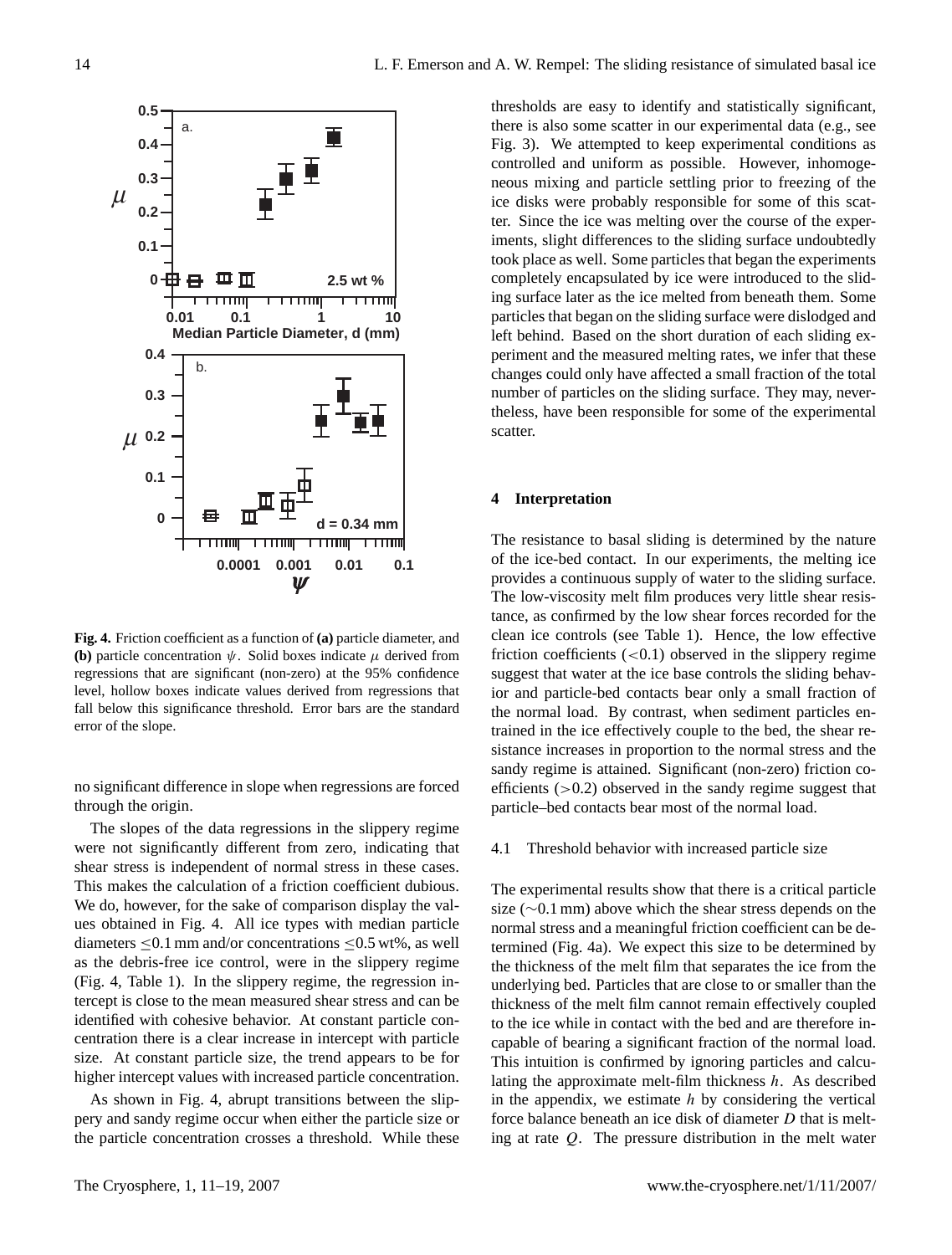

**Fig. 5.** Schematic diagram of the sliding system in the vicinity of particle–bed contacts. We use force and mass balance considerations to estimate fluid thickness directly above a particle,  $h_p$ , and far from particles,  $h$ , as described in the text.

that is required to support the normal stress  $N$  and maintain a steady-state configuration is

$$
h = \left(\frac{3\eta Q D^2}{8N}\right)^{1/3},\tag{1}
$$

where  $\eta = 0.0018 \text{ Pa s}$  is the liquid viscosity. This yields a value of approximately 40 microns for our typical experimental conditions (e.g.  $Q=10 \mu m/s$ ,  $D=0.1 m$ ,  $N=1 kPa$ ). This is comparable to, but somewhat smaller than the threshold particle size determined from our experiments. We attribute the difference to the formation of melt channels on the ice base that help to flush smaller particles from the system, as observed in video footage filmed through the glass sliding surface from below.

# 4.2 Threshold behavior with increased particle concentration

Even when the particle size is large in comparison to the thickness of the melt film that separates the ice from the sliding surface, our experiments indicate that a significant friction coefficient is only attained once the particle concentration  $\psi$  exceeds a critical level (Fig. 4,b). At very low particle concentrations, the low shear resistance we measure indicates that only a small fraction of the normal load is transferred to the particle-bed contacts. The magnitude of stresstransfer to the particles is determined by the distribution of elevated fluid pressures in the very thin melt films, of thickness  $h_p$ , that separate particles from the overlying ice. As shown in Fig. 5,  $h_p$  is generally expected to be different from the film thickness  $h$  that separates the ice and sliding surface away from the particles. At low particle concentrations, we



**Fig. 6.** The average calculated thickness  $h_p$  as a function of particle concentration for each of the ice types with  $d=0.34$  mm. Filled squares are the *sandy* regime ice-types with particle concentration  $\geq$ 0.1 wt% ( $\psi$ =0.0031). Open squares are *slippery* regime ice-types with concentration <0.05 wt% ( $\psi$  = 0.0015). Solid lines are best-fit power-laws, with the labeled exponents. The students t-test indicates that the exponents are different at a >99% confidence level.

deduce that the melt films above the particles do not become thin enough for the fluid pressures to reach the high values needed to transfer the entire normal load to the particle-bed contacts.

For further insight, we consider the balance of forces on a sediment particle of diameter  $d$  that is in frictional contact with the sliding surface, as shown schematically in Fig. 5. The normal load transferred to the particle is inferred from the measured shear resistance  $\tau$ , volumetric particle concentration  $\psi$ , and an estimate of the effective particle–glass friction coefficient,  $\mu_p$ =0.38, taken from the experiments with the sandy control disks. To a very good approximation, this normal load is balanced by the fluid pressure distribution in a thin premelted film that separates the particle from the overlying ice. As discussed further in the appendix, the thickness of this film  $h_p$  is estimated as

$$
h_p = \left(\frac{\mu_p \psi \eta Q d^2}{\tau}\right)^{1/3}.
$$
 (2)

In Fig. 6 we plot the calculated values of  $h_p$  as a function of  $\psi$  for the experiments summarized in Fig. 4b. The film thickness  $h<sub>p</sub>$  above the particles is always a small fraction of  $h$  – the estimated ice-disk separation far from the particles (typically 40  $\mu$ m, see above), and in fact  $h_p < 1 \mu$ m for all of the experimental data we collected. At large  $\psi$  the best-fit power law indicates that  $h_p \propto \psi^{0.33}$ . With more dilute particle concentrations  $h_p \propto \psi^{0.17}$ , which indicates that the fluid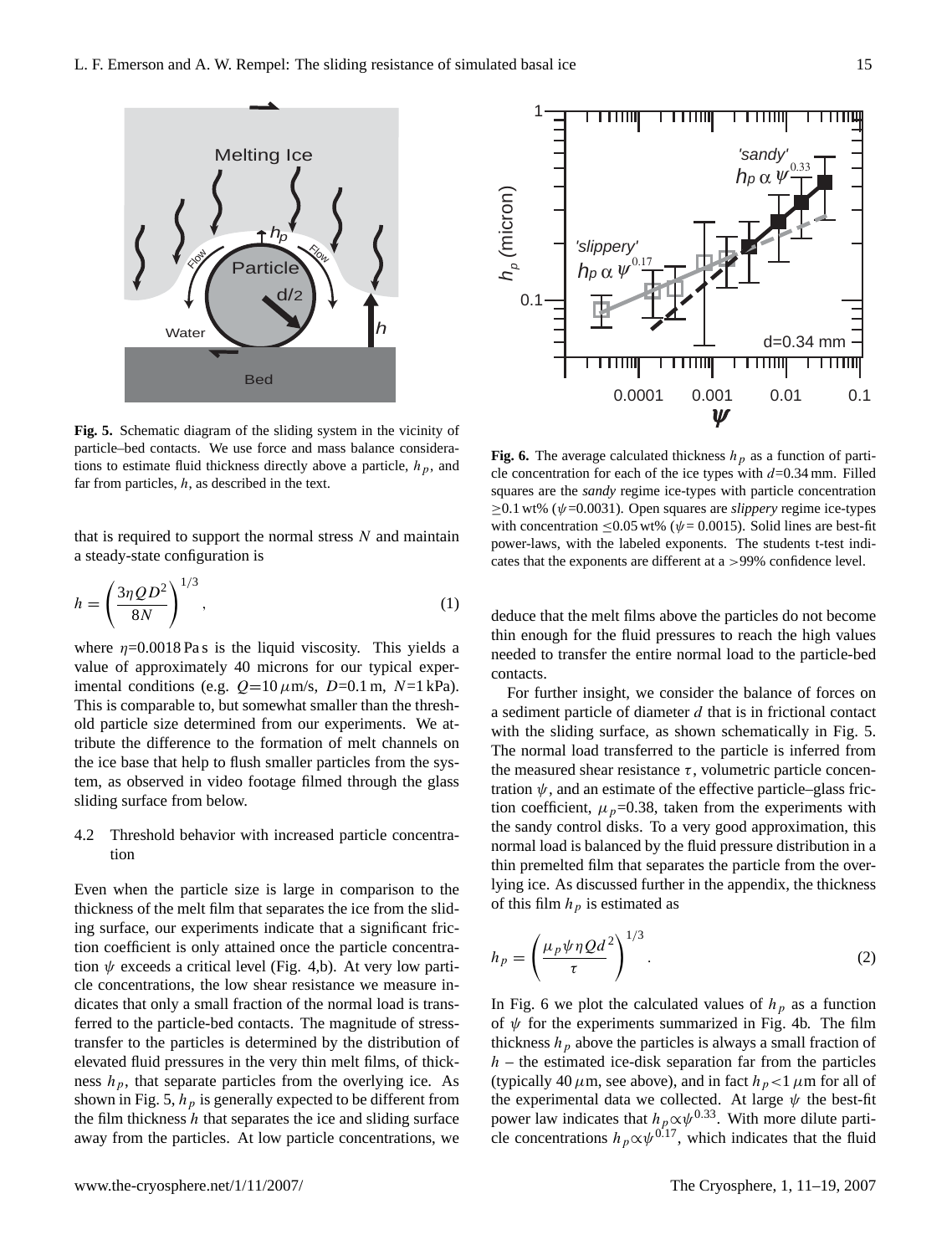pressure away from the particle-glass contacts must support part of the normal load, e.g.  $\tau/\mu_p < N$ . Striations produced in the glass by the harder particles suggest that the effective friction coefficient at smaller particle concentrations may actually have been somewhat higher because of the additional shear resistance required to produce these indentations. If a higher value of  $\mu_p$  were used at low  $\psi$ , the exponent in the power-law fit would be reduced further below its calculated low-concentration value of 0.17. This supports the hypothesis that  $h_p$  tends to a lower bound as the particle concentration is reduced. The minimum  $h<sub>p</sub>$  inferred from our experiments is approximately 0.1  $\mu$ m, though a weak dependence on  $\psi$  does appear to persist to the lowest concentrations that we could reliably attain with our experimental set-up.

## **5 Discussion and conclusions**

The abrupt thresholds that we observe in the frictional behavior of simulated basal ice occur within the range of particle sizes and concentrations that are found in glaciers (e.g., Kamb and LaChapelle, 1964). However, our experiments were performed at rates of melting and sliding that are much more rapid than those that commonly occur in nature. Both ice deformation and pressure regelation – the two mechanisms that enable glacier flow over rough beds – are too slow to be effective with our laboratory set-up. Nevertheless, the melt-dominated regime that we consider here improves our understanding of potential mechanisms for thresholds in frictional behavior within natural glacier systems.

The thicknesses of the melt films that separate glacier ice from the underlying bedrock are expected to be highly variable, both spatially and temporally (e.g., Hallet, 1979b). For example, with D reinterpreted as the typical distance between subglacial channels or bedrock fractures that enable efficient melt-water drainage, Eq.  $(1)$  gives estimates for h ranging from  $1-30 \mu m$  for D between 10 cm and 10 m with  $Q=100$  mm/a and  $N=10$  kPa. This is sufficiently small that most entrained debris should easily span such ice-bed gaps. Areas of much greater ice-bed separation are likely to be encountered on the lee-side of bedrock obstacles, and in these regions only the larger particles are expected to make frictional contact.

The observed dependence of frictional resistance on particle concentration is more difficult to interpret. We infer that the thicknesses of the premelted films that separated the ice from the particles in our experiments were not able to thin sufficiently for the fluid pressure to transmit the entire load once  $h_p$  reached about 0.1  $\mu$ m. Equation (2) predicts that films of such thickness are reached above cm-scale particles once  $\psi$  reaches about 2% when  $Q=100$  mm/a and  $\tau/\mu_p$ =10 kPa. The effective friction-coefficients that operate beneath glaciers (e.g., Iverson et al., 2003) are typically much lower than rock-on-rock friction coefficients (e.g., Byerlee, 1978), so it is clear that the magnitude of stress-transfer to entrained particles is not normally able to support the entire normal load. We have no theoretical justification for why  $h_p$ =0.1  $\mu$ m should be a limiting film size – only the observation that it seems to act as such in our experiments. At the low melt rates encountered beneath glaciers, regelation and ice deformation may well control the magnitude of stress transfer to entrained particles (e.g., Hallet, 1981; Cohen et al., 2005). In either case, the stress transfer requires elevated fluid pressures in the melt above the particles, with the implied presence of flow restrictions such as those that would be provided by film thicknesses that are much smaller above the particles than away from the particle-bed contacts. For comparison, the prediction of Boulton (1974) that debris-bed friction should be proportional to  $\psi$  is consistent with the expectation that the film thicknesses above and away from particles are essentially the same. Persistent variations in film thickness could be explained by the existence of persistent temperature gradients or by persistent compositional gradients in the melt films (Shreve, 1984) – neither of which are easy to justify. Nevertheless, the repeatability of our experiments and the enhanced role of particle-bed frictional coupling observed in the field (e.g., Iverson et al., 2003) do raise the intriguing possibility of threshold sliding behavior in nature with changes in particle concentration.

Variations in the hydraulic regime under glaciers are likely to modify the distance between the ice and its bed. When the separation increases, for example, bedrock irregularities are "drowned" and a smaller percentage of the heterogeneously sized sediment carried by a glacier is capable of coupling the ice to the bed. This can lead to reduced frictional resistance through both the particle-size and particle-concentration dependent mechanisms observed here. Reduced frictional resistance may contribute to faster sliding rates that further enlarge subglacial cavities and reduce particle–bed coupling. Conversely, decreases in water pressure that produce reductions in melt-film thickness can enhance the frictional coupling and possibly lead to reductions in sliding rate. Additionally, sediment concentration may vary through time as ice deforms around sediment and bedrock obstacles. When sediment loading is close to threshold values, the frictional behavior we observe suggests the potential for rapid velocity fluctuations.

In our experiments, the primary controls on frictional resistance are the size of entrained particles in relation to the thickness of the fluid layer that separates ice from the bed, and the efficiency of stress-transfer across the melt layers that overly the particles themselves. Particles that are too small or too dilute provide little frictional resistance, but abrupt increases in frictional resistance occur as size and concentration are increased beyond threshold values. The wide variability of particle-loading in basal glacier ice suggests that similar frictional thresholds may be encountered in nature.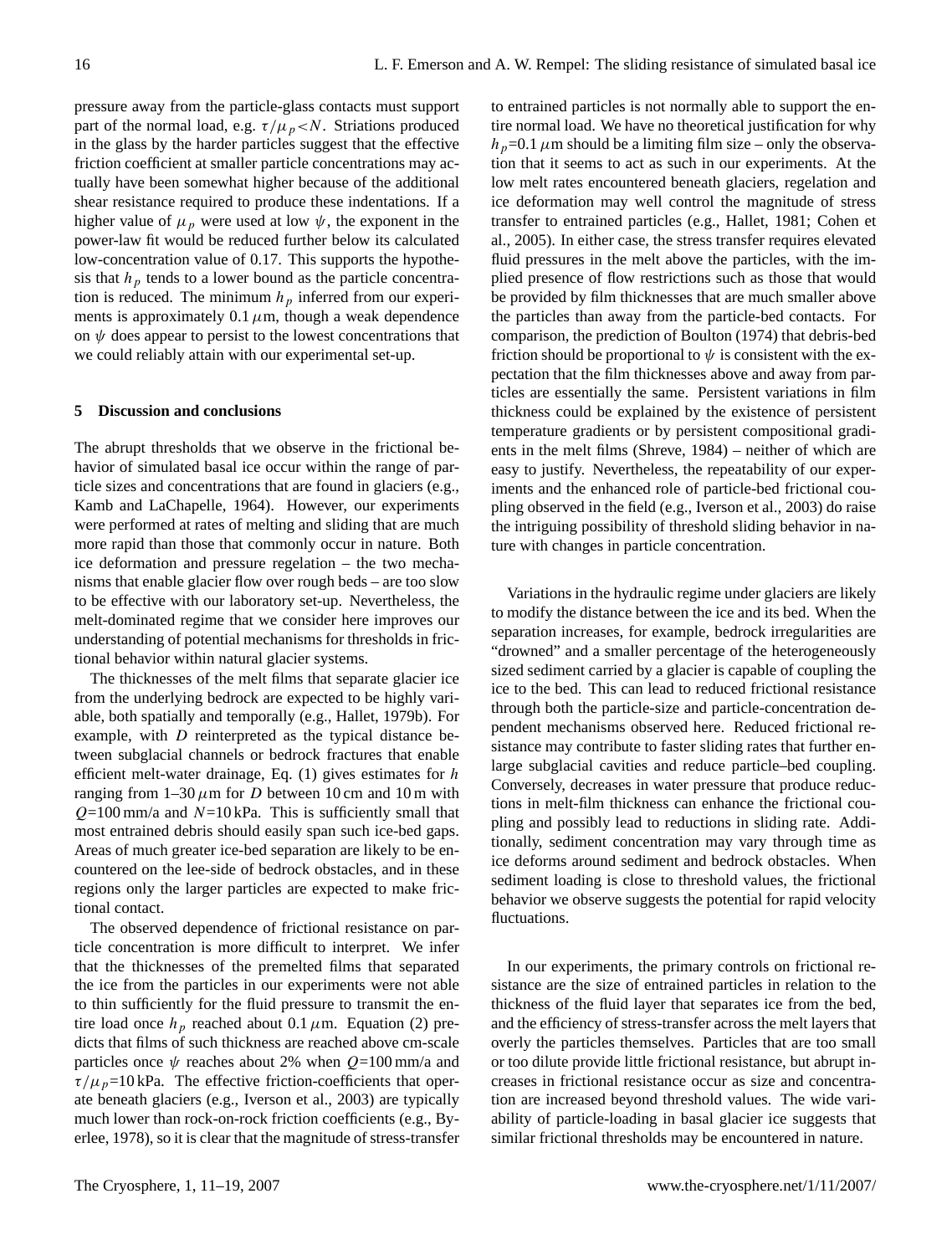## **Appendix A**

#### **Slippery regime film thickness**

For small particles, the low shear resistance we measure is interpreted to imply that the normal load is almost entirely supported by the melt film beneath the ice and the sediment particles do not play a significant role. In our experiments, the particles only occupy a small fraction of the ice surface. We estimate the thickness of the melt film beneath the ice by considering the case of an idealized, smooth, particle-free, ice disk. Since the film is thin, we use the lubrication approximation to the Navier–Stokes equations, which stipulates that all flow is parallel to the ice and glass surfaces, the pressure gradients that drive flow are also radial, and inertial effects are negligible so that the equation governing fluid flow is

$$
\eta \frac{\mathrm{d}^2 u}{\mathrm{d} z^2} = \frac{\mathrm{d} P}{\mathrm{d} r},\tag{A1}
$$

where u is the fluid velocity,  $\eta$  is the viscosity, P is fluid pressure, and  $\zeta$  and  $r$  are the vertical and radial coordinates (with the origin located immediately beneath the center of the ice disk on the glass surface). We integrate this equation twice with respect to z to get the fluid velocity profile

$$
u = -\frac{1}{2\eta} \frac{dP}{dr} z(h - z),
$$
 (A2)

where we have substituted in for the integration constants by making use of the no-slip boundary conditions on the glass surface at  $z=0$  and on the ice surface, where  $z=h$ . If we consider a ring of radius  $r$  that is centered at the origin, then the total flux of fluid  $q$  that passes by is equal to the circumference of the ring times the integral of the fluid velocity over the thickness of the film

$$
q = 2\pi r \int_{0}^{h} u dz = -\frac{\pi r}{6\eta} h^3 \frac{dP}{dr}.
$$
 (A3)

We consider a steady state in which the film thickness is constant so that this flux is supplied by melting. If the melt rate Q is constant over the surface of the ice then we expect that  $q=-\pi r^2 Q$ . Solving for the pressure gradient, we have that  $dP$ dr  $=\frac{6\eta Q}{12}$  $h^3$  $r.$  (A4)

The fluid pressure at the edge of the disk where  $r = D/2$ , is atmospheric so the fluid pressure beneath the slider can be written as

$$
P = -\int_{D/2}^{r} \frac{6\eta Q}{h^3} r dr = \frac{3\eta Q}{h^3} \left(\frac{D^2}{4} - r^2\right).
$$
 (A5)

The force imparted on the ice disk by this fluid pressure distribution is equal to the normal force so

$$
N\pi \frac{D^2}{4} = 2\pi \int_{0}^{D/2} rP dr,
$$
 (A6)

which implies a film thickness of

$$
h = \left(\frac{3\eta QD^2}{8N}\right)^{1/3}.\tag{A7}
$$

## **Appendix B**

#### **Premelted film thickness over particles**

A thin premelted film is assumed to separate each particle from the overlying ice. We can evaluate the thickness of the film by considering the force balance on the particle. The experiments give us the measured shear stress  $\tau$  as a function of the normal load N. Since the viscous resistance to shearing the melt film away from the particles is small (as gauged by the experiments with the clean ice control), we assume that the measured shear stress can be attributed to the frictional resistance at the particle–bed contacts. The effective normal load borne by particles of diameter d and volumetric concentration  $\psi$  is

$$
F_e = \frac{\pi d^2 \tau}{4\mu_p \psi},\tag{B1}
$$

where  $\mu_p$  is the effective friction coefficient of the particle– bed contact. When the particles bear the entire normal load we expect that  $F_e = \pi d^2 N / (4\psi)$ , but  $F_e$  can be lower than this when the fluid pressure in the melt film distant from the particles bears a significant fraction of the load.

There are two sources of downwards forces on the particle. The first of these is probably more important in our experimental configuration. This is the force that is produced by the distribution of fluid pressures around the particle. The melt generated above the particle must flow around it, and the fluid pressure gradient in the film above the particle that is associated with this flow produces a net force on the particle surface that can be written as (Rempel and Worster, 1999, Eq. 9)

$$
F_{\mu} = \frac{3}{4}\pi d^4 \eta Q \int_0^{\theta_c} \sin \theta \cos \theta \left( \int_{\theta_c}^{\theta} \frac{\sin \phi}{l^3} d\phi \right) d\theta, \tag{B2}
$$

where  $\theta_c$  is a cut-off angle which is set to a value where the film thickness  $l(\theta)$  is much bigger than at the apex (the precise value of this angle is not important to the calculations since the dominant contributions to the integrals come from angles near zero).

In order for the fluid pressure to be elevated and transmit significant loads to the particles, the premelted film thickness l must be smaller immediately above the particles than the far-field film thickness  $h$  that separates the ice from the glass surface in regions where particles are distant. As Shreve (1984) recognized, thinner melt films beneath glaciers imply that the temperature of the ice-liquid interface is depressed from the normal bulk melting temperature  $T_m$  and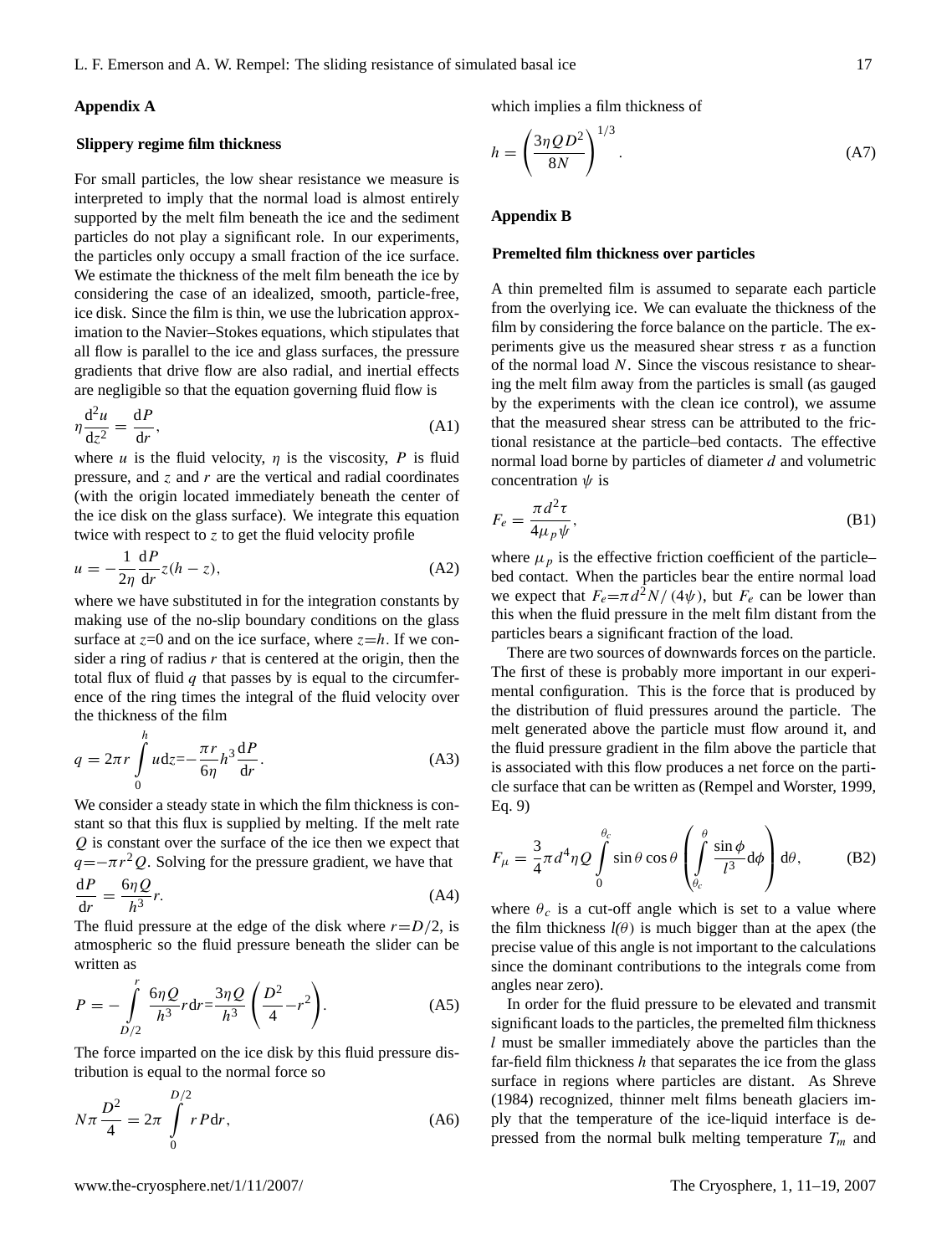here this premelting behavior suggests that the temperature above the particles is slightly lower than in regions where the film thickness is  $h$ . We assume that the temperature gradient G is linear and the film thickness follows a power-law dependence on temperature (e.g., Wettlaufer and Worster, 1995; Dash et al., 2006) so that

$$
\frac{\lambda^3}{l^3} = \frac{\lambda^3}{h^3} + \frac{G}{T_m} \left[ \frac{d}{2} - h + \left( \frac{d}{2} + h \right) \cos \theta \right],
$$
 (B3)

where  $\lambda$  is a length scale that characterizes the strength of the intermolecular interactions that cause premelting. We define the film thickness immediately above the particles as  $h<sub>p</sub>$  and consider the limit where  $h_p \ll d/2$  and  $h_p \ll h$  to find that

$$
F_{\mu} \approx \pi d^3 \eta Q \left( 1 - \frac{h}{d} \right)^2 \frac{(d+h)}{4h_p^3}.
$$
 (B4)

As noted earlier, in many circumstances we expect that  $F_{\mu}$ and  $F_e$  will be much bigger than any other vertical forces in the problem. Equating the two, we anticipate that

$$
h_p \approx \left[\frac{\mu_p \psi \eta d^2 Q}{\tau} \left(1 - \frac{h}{d}\right)^2 \left(1 + \frac{h}{d}\right)\right]^{1/3}.
$$
 (B5)

In cases where  $h \ll d$ , this simplifies further to

$$
h_p \approx \left(\mu_p \psi \eta Q \frac{d^2}{\tau}\right)^{1/3}.
$$
 (B6)

Further analysis shows that intermolecular forces produce a significant contribution to the vertical force balance that results in an increase to the film thickness when the length scale

$$
\lambda \gg \left(\frac{3d^2\eta Q}{4L}\right)^{1/3},\tag{B7}
$$

where  $L \approx 300 \text{ MJ/m}^3$  is the latent heat of fusion per volume. During a typical experiment with  $d=0.34$  mm and  $Q=10 \mu m/s$ , we are justified in neglecting the net force produced by intermolecular interactions as long as  $\lambda$ <17 nm. Typical values are an order of magnitude or more smaller (e.g., λ*=*0.5 nm was reported by Wettlaufer and Worster, 1995) and we neglect these effects in our treatment.

*Acknowledgements.* We thank John Logan for his encouragement and support. We also thank Denis Cohen and Andrew Rathbun for helpful reviews. Funding was received from the University of Oregon and NSF OPP0440841.

Edited by: J. O. Hagen

#### **References**

- Batchelor, G. K.:, An Introduction to Fluid dynamics, Cambridge University Press, Cambridge, 1994.
- Boulton, G. S.: Processes and Patterns of Glacial Erosion, in: Glacial Geomorphology: London, edited by: Coates, D. R., George Allen and Unwin, p. 41–89, 1974.
- Boulton, G. S.: Processes of glacier erosion on different substrata, J. Glaciol., 23(89), 15–38, 1979.
- Budd, W. F., Keage, P. L., and Blundy, N. A.: Empirical Studies of Ice Sliding, J. Glaciol., 23(89), 157–170, 1979.
- Byerlee, J.: Friction of Rocks, Pure. Appl. Geophys., 116, 615–626, 1978.
- Chadbourne, B. D., Cole, R. M., Tootill, S., and Walford, M. E. R.: The movement of melting ice over rough surfaces, J. Glaciol., 14(71), 287–292, 1975.
- Cohen, D., Iverson, N. R., Hooyer, T. S., Fischer, U. H., Jackson, M., and Moore, P. L.: Debris-bed friction of hard-bedded Glaciers, J. Geophys. Res., 110, F02007, doi:10.1029/2004JF000228, 2005.
- Dash, J. G., Rempel, A. W., and Wettlaufer, J. S.: The physics of premelted ice and its geophysical consequences, Rev. Mod. Phys., 78(3), 695–741, 2006.
- Hallet, B.: A theoretical model of glacial abrasion, J, Glaciol., 23(89), 39–50, 1979a.
- Hallet, B.: Subglacial regelation and water film, J. Glaciol., 23(89), 321–334, 1979b.
- Hallet, B.: Glacial abrasion and sliding: their dependence on the debris concentration in Basal ice, Ann. Glaciol., 2, 23–28, 1981.
- Iverson, N. R., Cohen, D., Hooyer, T. S., Fischer, U. H., Jackson, M., Moore, P. L., Lappegard, G., and Kohler, J.: Effects of Basal Debris on Glacier Flow, Science, 301, 81–84, 2003.
- Kamb, B.: Sliding motion of glaciers: Theory and observation, Rev. Geophys. Space Ge., 8, 4, 673–728, 1970.
- Kamb, B. and LaChapelle, E.: Direct observation of the mechanism of glacier sliding over bedrock, J. Glaciol., 5(38), 159–172, 1964.
- Lliboutry, L.: General theory of subglacial cavitation and sliding of temperate glaciers, J. Glaciol., 7(49), 21–58, 1968.
- Mathews, W. H.: Simulated Glacial Abrasion, J. Glaciol., 23(89), 51–55, 1979.
- Nye, J. F.: A calculation on the sliding of ice over a wavy surface using a Newtonian viscous approximation, P. Roy. Soc. A-Math. Phys., 311, 1506, 445–467, 1969.
- Nye, J. F.: Glacier sliding without cavitation in a linear viscous approximation, Proc. P. Roy. Soc. A-Math. Phys., 315, 1522, 381– 403, 1970.
- Paterson, W. S. B.: The Physics of Glaciers, Pergamon Press Ltd., London, 1994.
- Rempel, A. W. and Worster, M. G.: The interaction between a particle and an advancing solidification front, J. Cryst. Growth, 205, 427–440, 1999.
- Schoof, C.: The effect of cavitation on glacier sliding, P. Roy. Soc. A-Math. Phys., 461, 609–627, 2005.
- Shreve, R. L.: Glacier sliding at subfreezing temperatures, J. Glaciol., 30(106), 341–347, 1984.
- Shoemaker, E. M.: On the formulation of basal debris drag for the case of sparse debris, J. Glaciol., 34(118), 259–264, 1988.
- Thomason, J. and Iverson, N.: Clast plowing as a potential flow instability for soft-bedded glaciers, EOS Trans. AGU, 85, 47, Fall Meet. Suppl., Abstract C31B-0327, 2004.